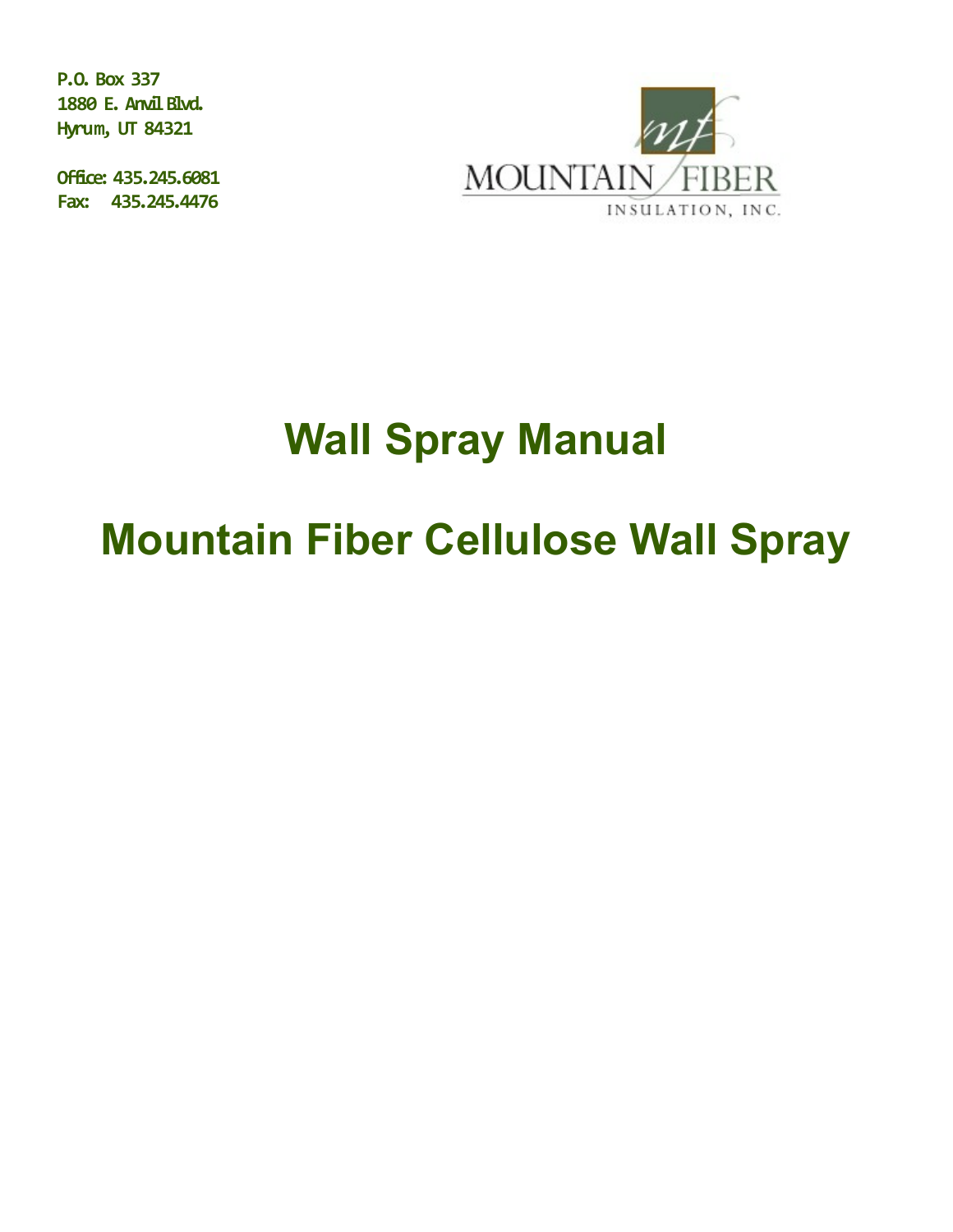#### **1.0 SCOPE**

1.1 This recommended practice covers the application of Mountain Fiber Cellulose Wall Spray (CWS) into wood/steel framed cavities of single and multi-family dwellings.

1.2 CWS is limited to enclosed or covered applications.

1.3 When installing CWS materials it is essential that the guidelines of the manufacturer are followed. This Standard Practice is not intended to supersede local, state or federal codes.

1.4 The Standard Practice assume that the installer possesses a good working knowledge of the applicable codes and regulations, safety practices, tools, equipment, and methods necessary for the proper installation of CWS materials. It also assumes that the installer understands the fundamentals of residential construction that affects the installation of insulation materials.

#### **2.0 PURPOSE**

2.1 The purpose of this Standard Practice is to inform installers, system designers and consumers of the acceptable procedures to ensure proper installation. It also identifies precautions which need to be taken. This recommended practice was prepared after consulting with the Technical Committee of Insulation Contractors Association of America (ICAA), numerous manufacturers, and the Department of Housing and Urban Development, Use of Materials Bulletin No. 80.

## **3.0 APPLICABLE DOCUMENTS**

3.1 ASTM Standards

C-168 *Terminology of Terms Relating to Thermal Insulating Materials*

C-739 *Specification for Cellulosic Fiber (Wood Based) Loose Fill Thermal Insulation*

C-755 *Recommended Practice for Selection of Vapor Barriers for Thermal Insulation*

C-1015 *Practice for Installation of Cellulosic and Mineral Fiber Loose Fill Thermal Insulation* 

C-1149 *Specification for Self-Supported Spray Applied Cellulosic Thermal/Acoustical Insulation*

E-241 *Recommended Practice for Increase Durability of Building Constructions against Water Damage*

3.2 Federal Regulations

16 CFR Part 1209 *Consumer Products Safety Commission Interim Safety Standard for Cellulose Insulation*

16 CFR Part 460 *FTC Trade Regulation Rule, Labeling and Advertising of Home Insulation*

#### **4.0 DEFINITIONS**

4.1 *Overspray –* that portion of material from a spray pattern not filling or adhering to intended substrates. 4.2 *Spray Nozzle* – a tube with a liquid atomizing unit attached to intermix fibers and liquid. These nozzles can have various numbers and configurations of spray tips. 4.3 *Wall Scrubber* – a tool, with a rotating brush, that grooms the insulation level with the face of the studs.

#### **5.0 PRELIMINARY INSPECTION**

5.1 An inspection of the building is essential prior to installation. Special considerations to the following areas is very important.

5.2 All voids around windows and doors should be sealed to stop air infiltration. Various materials such as foam backer rod or urethane spray foam are available for this purpose. See Note 1.

Note 1 – Avoid use of expanding foams around windows. Some windows (vinyl, aluminum framed) can warp, preventing them from operating.

5.3 Seal all vertical plumbing and electrical penetrations through both top and bottom plates of all walls.

5.4 Cover finished areas including windows, doors, fireplaces, ect. It is faster to protect finished surfaces than to clean them later. 2 or 4 mil. polyethylene sheeting works well.

5.5 Cover electrical boxes until the spraying is completed. Duct tape works well.

5.6 If recycling the CWS, a totally clean floor is absolutely essential before starting to spray. Objects such as nails, wood, wire, ect., could damage the machine. Sweep these from the floor before starting to spray the CWS.

### **6.0 EQUIPMENT**

6.1 The insulation shall be applied with spray application machines, spray nozzles, and other necessary equipment, in strict accordance with manufacturer's instructions. 6.2 Semi-spiral hose shall be used. This hose allows the material to tumble and stay in the air stream. 2 1/2" or 3" hose can be used, if you are using 3" hose you need to reduce to 2 1/2" to attach the spray nozzle.

6.3 A pump capable of 200 to 300 pounds per square inch (PSI) at a flow rate of 2 to 5 gallons per minute (GPM) is needed. Diaphragm pumps have been found to be adequate. They are very forgiving and supply a constant pressure.

6.4 There are many nozzles to use and various configurations. Nozzles should be 2" to 2 1/2" to facilitate good volume of material. Some have two spray tips, while other have up to six spray tips. Either way the control of fiber to water ratio must be consistent. The liquid pressure line must be rated to handle the pressures that the pump is delivering.

6.5 A wall scrubber should be used for cleaning down walls. This does a superior job and will quickly pay for itself in t labor savings. It is not absolutely necessary, but it does provide an excellent appearance.

6.5.1 When using a wall scrubber refer to the manufacturer or supplier for recommendations of safe and correct use. 6.6 A moisture meter should be available to monitor the moisture content during application and while the CWS is curing.

6.7 Large commercial vacuums may be used to aid in the recycling process (see Section 9). Some machines have vacuum systems attached that blend the recycled cellulose. Otherwise, vacuum systems may be added to machines. 6.8 Other items include:

- 6.8.1 Water Tank
- 6.8.2 Shovels, Brooms, Trash Cans (for recycle)
- 6.8.3 Staple Gun and Poly

#### **7.0 EQUIPMENT SETUP**

7.1 The blower machine may be mounted in a truck or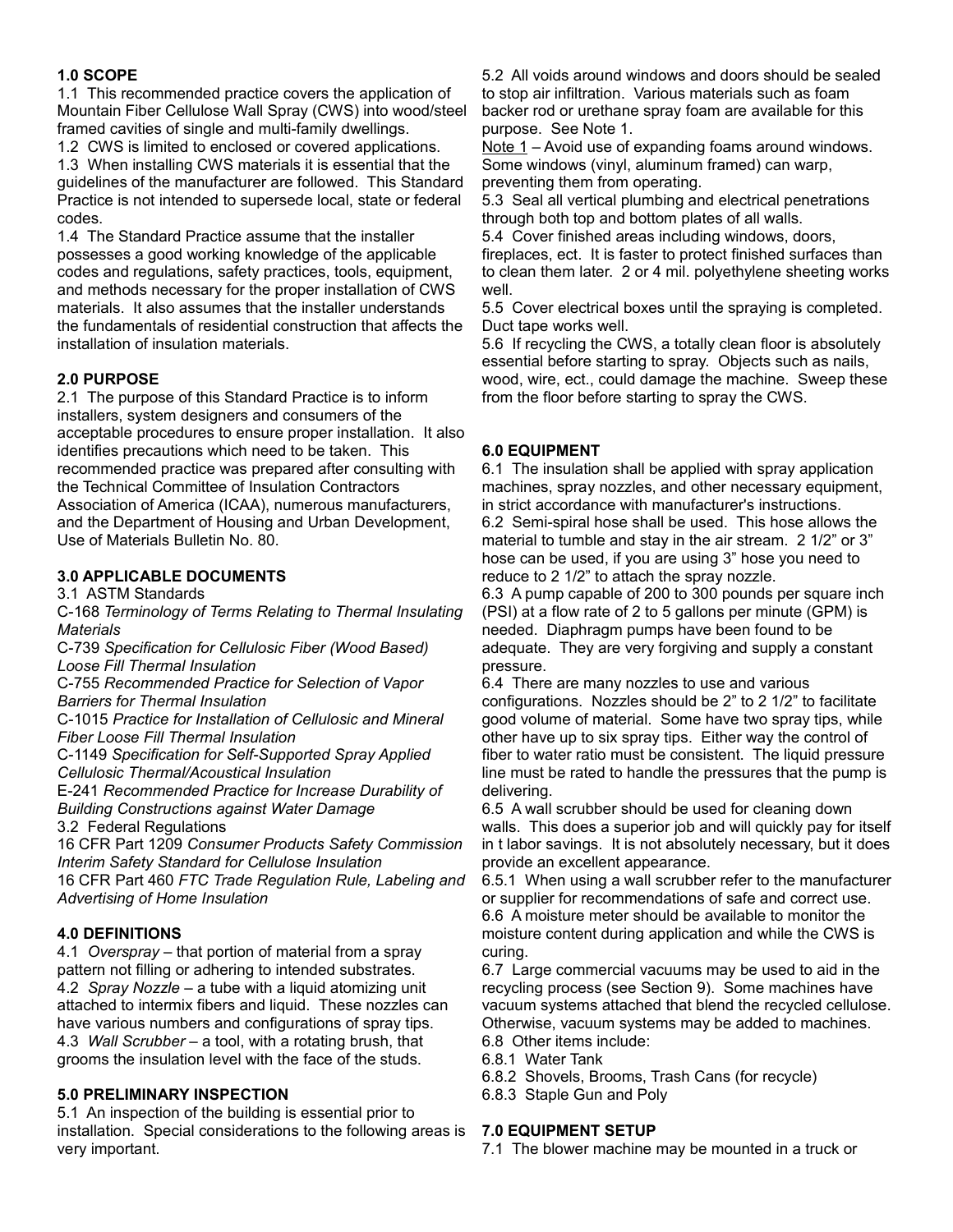trailer to be positioned at the job site as close to a door as practicable to make recycling easier and increase production. An alternative is to take the machine into the building in a central location. This works very well when spraying in cold weather.

7.2 The pump can be left outside near or on top of the water barrel/tank. Some larger gas machines have the pump mounted to the blower machine and are powered by the gas engine. Such self contained systems preclude the need to have several electrical outlets like you need for electric blowers and pumps.

7.3 At the job site pull the hose to the farthest point you must insulate. Make the hose no longer than necessary (100' min) having as few bends as possible. Next, pull the water line out along the insulation hose. Taping the water line to the last ten or twelve feet of insulation hose helps avoid tangles while moving around the work area.

7.4 Connect the blower hose to the nozzle loosely, for easier direction of the nozzle. Do not tape the nozzle to the hose but, tape the water pressure hose to the blower hose just behind the nozzle to keep the nozzle attached, while allowing removal of the nozzle by disconnecting the pressure hose for the nozzle and simply sliding the nozzle out of the blower hose.

7.5 Adjust the blower machine and pump according to the manufacturer's recommendations. Refer to manufacturer's recommendations for the correct pressure settings for the nozzle in use. Normally the liquid to fiber ratio should be 0.3 to 0.4 pounds of water per pound of fiber. This ratio should give you about 30% to 40% moisture in the initially installed product. Higher moisture levels are unnecessary and should be avoided, as it increases drying time and may cause additional problems. Liquid flow tests should be made periodically to ensure a proper liquid to fiber ratio. In order to install CWS properly, these procedures must be followed.

#### **8.0 TECHNIQUES OF SPRAYING**

8.1 The angle of spray is an absolutely essential part of spraying and must become a habit. A downward angle of approximately 5 to 10 degrees and about four feet away from the wall gives a layering effect. When spraying layers upon layers, the cavity becomes one solid mass, with no inner voids and giving it structural integrity. As the nozzle moves from one side to the other, angle the nozzle sideways and maintain 5 to 10 degrees down, spraying into the existing insulation. Nearing the top of the wall, keep the nozzle angled down. To fill the very top, under the plate, turn the nozzle angle up and step in a little closer to pack the insulation against and into the top of the cavity. After the top portion is almost full step back and level out the nozzle to finish the cavity. Be careful not to over fill the top portion of the wall cavity. The cavities under windows, soffits, ect., must be treated the same as the top plate. 8.2 Filling the cavity to the proper thickness comes with experience. Wiping off the stud to get a better idea of the actual thickness in the cavity, will help in learning to judge the thickness of over spray and help to keep it to a minimum. A smooth and steady movement of the nozzle will also help to decrease the amount of over spray. Many new applicators have problems with fall off. There are three

#### principles to know about fall off

8.2.1 The Thicker the wall, the more weight is pulling on the sprayed insulation. Therefore it is very important to know the fiber to water ratio and keep it consistent. The thicker the wall, the more important this becomes. 8.2.2 The wider the distance between studs, the less surface area the sprayed material has to attach itself. 16" OC (on center) are much more forgiving than 24" OC stud spacing. Framing with 2 X 8, 24" OC can be successfully sprayed with the right equipment and material. 8.2.3 The angle of the nozzle and the velocity of the material are the two most important factors to reduce fall off. The sprayed insulation must hit the substrate and stay. This can only be achieved with the proper angle. If the angle is not correct the material will tend to deflect or slide off the studs and substrate. This can be mastered with practice and training.

8.4 Installation of the interior finish should not be permitted until the insulation has dried. **The CWS may be enclosed when it is sufficiently dry, having a measured moisture content of 25% or less. Normal drying will occur within 48 to 72 hours depending upon climatic conditions, depth of fill, and initial moisture content.**

#### **9.0 RECYCLING**

9.1 When recycling, the material must be mixed properly or problems are likely to occur. If mixed improperly the wall cavity insulation may be too wet, causing inconsistent flow leading to instability causing insulation to fall out of the wall cavity. There are advantages and disadvantages to using the recycling method.

9.2 Advantages of Recycling

9.2.1 When recycling the material, all of the insulation is used, therefore there is very little waste. This also reduces the need for disposing of the excess material.

9.2.2 Carefully adjust moisture or fiber volume when the recycling method begins. The recycled material adds moisture mixed with the dry product. Adjusting the water pressure or changing the spray tips, will help maintain the same moisture percentage throughout the job.

9.3 Disadvantages of Recycling

9.3.1 Machine damage and down time are the most crucial items to consider. This can occur when foreign objects such as nails, wood, and other objects go through or get stuck in the machine. There is a simple way to avoid this problem, and many learn the hard way. The simple solution is to completely clean the entire floor of the building before starting to spray.

9.3.2 The recycling method can be more time consuming. Normally there is need for approximately 3 persons to each crew. This is a minimum, larger jobs may require a crew of 4. The type of machine can also factor in how much recycle can be used. This can slow down the process and cause an over supply of recycled material. It is crucial that the right equipment be used.

9.3.3 Mixing the recycled with the dry product is very important and can make or break the best sprayers. The material must be blended consistently.

#### **10.0 COLD WEATHER SPRAYING**

10.1 CWS can be applied successfully in freezing or high